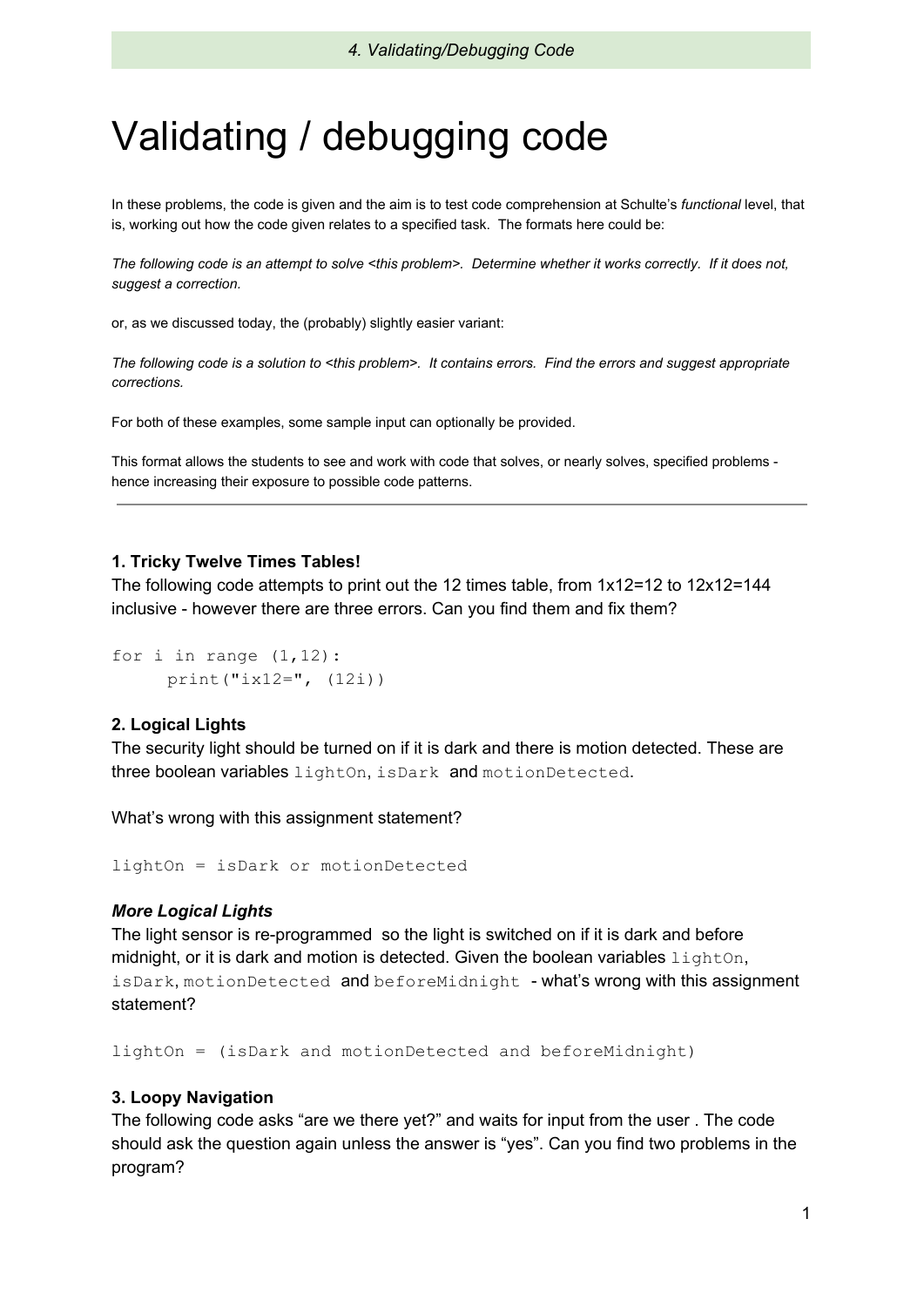```
answer = "no"while answer == "yes":
     input("are we there yet? ")
print("we have arrived at last!")
```
## **4. Spot that Leap Year**

A year is a leap year if it is a multiple of 4, so long as it is not a multiple of 400. So 1996 was a leap year, but 2000 wasn't. Check this leap year logic below, and spot the three mistakes

```
def leapYear(year):
    if year % 4 == 0 and year % 400 == 0:
   return True
```
## **5. The Longest List**

If shopping is a list of lists, like this:

```
shopping = [ ['eggs', 'ham'],
             ['bread', 'cheese', 'butter', 'branstonpickle'],
             ['toothpaste', 'toothbrush'],
             ['fish', 'chips', 'mushy peas'] ]
```
The following code is meant to find the longest list inside shopping, and print out all the items in this list. Find and correct the mistake(s).

```
max = 0for l in shopping:
     if len(1) > max:
     max = len(1)print('the longest list is ')
for item in shopping[max]:
     print(item)
```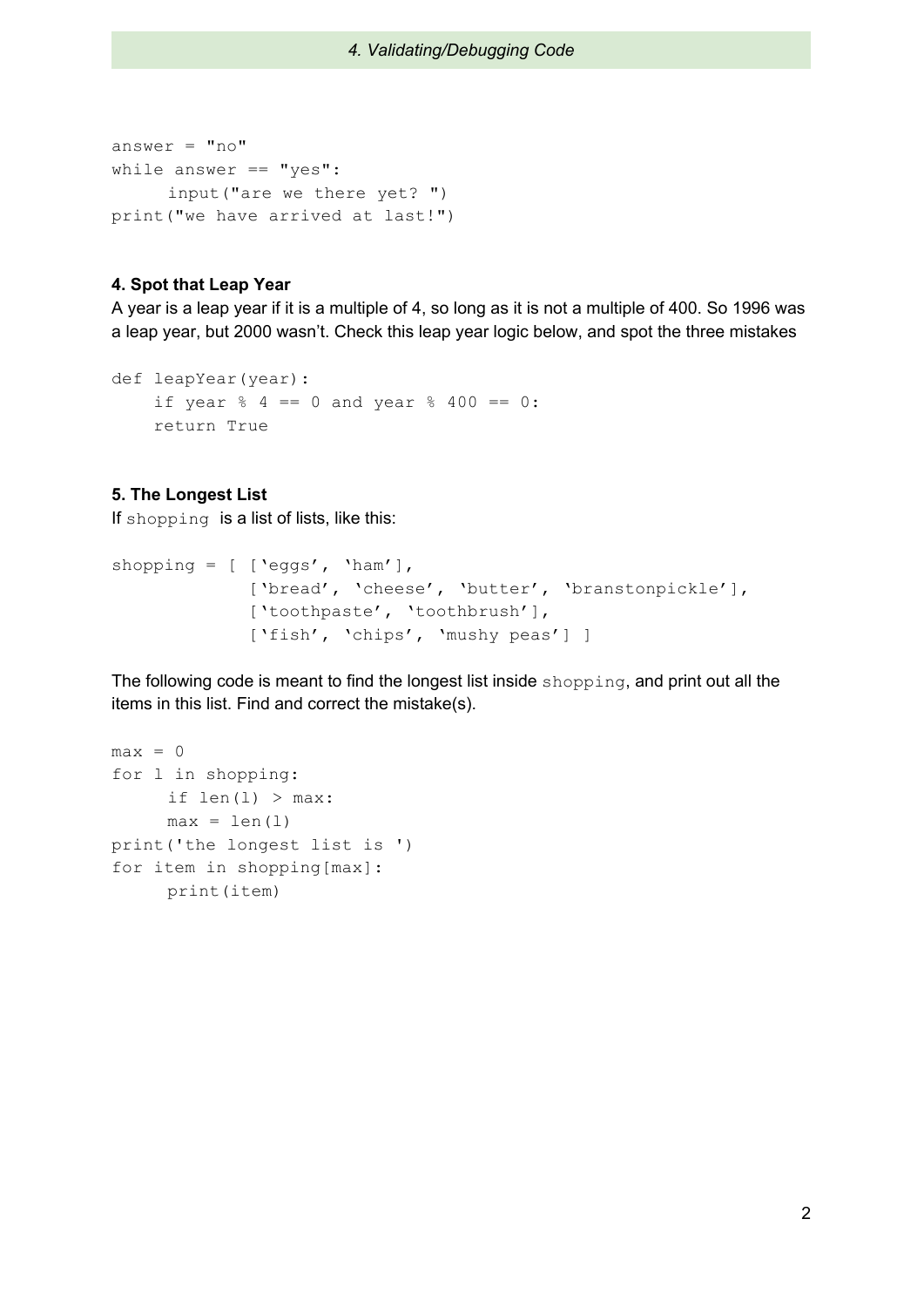## *4. Validating/Debugging Code*

## **6. If I were you…**

What's wrong with this conditional code, which checks the user's name?

```
name = input('what's your name?' )
if name = 'jeremy':
print('what a great name!)
else
print('if only your name was jeremy!')
```
## **7. Dodgy Dictionaries**

Suppose you have a dictionary named roman that has keys which are roman numerals represented as strings, and values that are the equivalent integers. E.g:

```
roman\lceil'i'] = 1
roman\lceil'ii'] = 2
roman[vv'] = 5
```
Here is a program that reads in two roman numeral values, adds together the corresponding integer values and prints out the answer as an integer. Can you find the mistakes?

```
first = input('enter a roman numeral')
second = input('and another roman numeral')answer = r = r \cdot \text{mean}(first) + r \cdot \text{mean}(second)print('the answer is' + answer)
```
## **8. Correct Change**

This is some code from a Supermarket Automated Checkout. The following function giveChange takes two parameters - amount is the amount of change (in pence) to be given, and coins is the list of values of coins (also in pence, sorted from highest to lowest value) that are available. The function giveChange should return a list of coins that make up the change amount. For instance:

```
giveChange(23, [50, 20, 10, 5, 2, 1]) should return [20, 2, 1]
giveChange(99, [50,20,10,5,2,1]) should return [50,20,20,5,2,2]
```
There are two mistakes in this code - can you spot them?

```
def giveChange(amount, coins):
     change = []for c in coins:
     while amount > c:
          amount = amount -cchange = change + [c]return change
```
## **9. Superhero Stars**